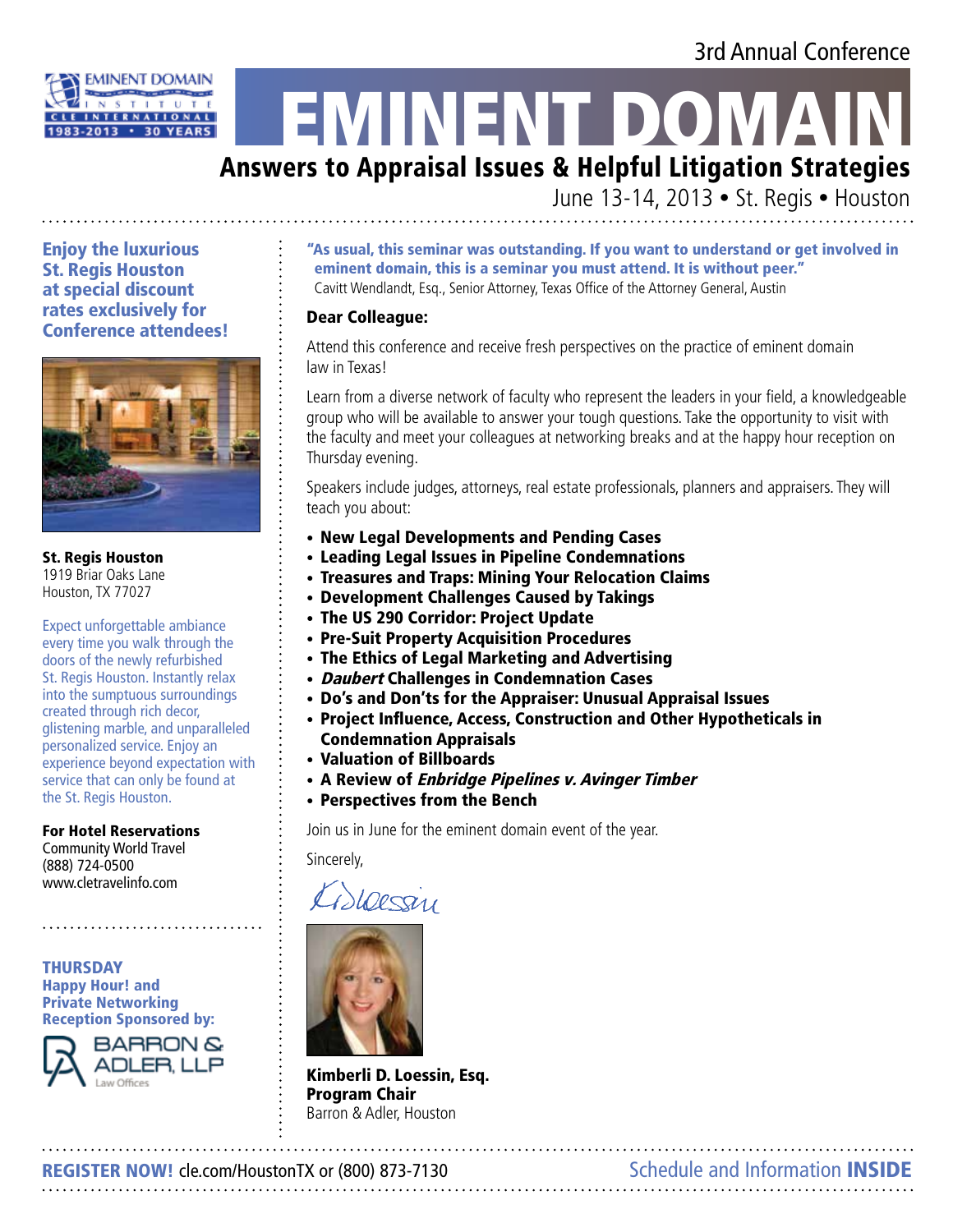|       | <b>Thursday, June 13</b>                                                                                                                                                   |       | <b>Friday, June 14</b>                                                                                                                                                                                         |
|-------|----------------------------------------------------------------------------------------------------------------------------------------------------------------------------|-------|----------------------------------------------------------------------------------------------------------------------------------------------------------------------------------------------------------------|
| 8:15  | Registration and Continental Breakfast                                                                                                                                     | 8:15  | Continental Breakfast                                                                                                                                                                                          |
| 8:45  | <b>Welcome and Introduction</b><br>Overview of Day One                                                                                                                     | 8:45  | <b>Welcome Back</b><br>Overview of Day Two                                                                                                                                                                     |
|       | Kimberli D. Loessin, Esq., Program Chair<br>Barron & Adler, Houston                                                                                                        |       | Kimberli D. Loessin, Esq., Program Chair                                                                                                                                                                       |
| 9:00  | <b>Case Law Update</b><br>New Developments and Pending Cases<br><b>Christopher M. Clough, Esq.</b><br>Barron & Adler, Austin                                               | 9:00  | <b>Daubert Challenges in Condemnation Cases</b><br>Pros and Cons<br>Paul Radich, Esq.<br>Andrews Kurth, Houston                                                                                                |
| 10:00 | Networking Break                                                                                                                                                           | 9:50  | Do's and Don'ts for the Appraiser<br>Unusual Appraisal Issues                                                                                                                                                  |
| 10:15 | <b>Leading Legal Issues in</b><br><b>Pipeline Condemnations</b>                                                                                                            |       | Ted Whitmer, Esq., MAI, CCIM<br>Ted Whitmer Companies, College Station                                                                                                                                         |
|       | Condemnor Perspective                                                                                                                                                      | 10:45 | Networking Break                                                                                                                                                                                               |
|       | Thomas Zabel, Esq.<br>Zabel Freeman, Houston<br>Condemnee Perspective                                                                                                      | 10:55 | <b>Project Influence, Access, Construction</b><br>And Other Hypotheticals in Condemnation Appraisals<br>Matthew C. Deal, CRE, Partner and<br><b>Mark O. Sikes, Partner</b><br>Deal Sikes & Associates, Houston |
|       | Leanne Johnson, Esq.<br>Orgain, Bell, and Tucker, Beaumont                                                                                                                 |       |                                                                                                                                                                                                                |
| 11:30 | <b>Maximizing Your Relocation Claims</b><br>Mining Your Relocation Claims<br><b>Mike Sullivan, Owner</b><br>Range West Consultants, Prescott, AZ                           | 11:45 | <b>Valuation of Billboards</b><br>State of Texas v. Clear Channel Outdoor, Inc.<br>Richard L. Rothfelder, Esq.<br>Rothfelder & Falick, Houston                                                                 |
| 12:20 | Lunch Break                                                                                                                                                                | 12:30 | Lunch Break                                                                                                                                                                                                    |
| 1:45  | <b>Development Challenges Caused by Takings</b><br>A Land Planning Perspective                                                                                             | 1:45  | <b>Featured Presentation: Judges' Panel</b><br>Perspectives from the Bench with Q&A                                                                                                                            |
|       | Peter Boecher, CRE, AICP, Senior Associate<br>TBG Partners, Houston                                                                                                        |       | <b>Judge Theresa Chang</b><br>Harris County Civil Court at Law No. 2, Houston                                                                                                                                  |
|       | <b>Kerry R. Gilbert, Principal</b><br>Kerry R. Gilbert & Associates, Katy                                                                                                  |       | <b>Judge Debra Ibarra Mayfield</b><br>Harris County Civil Court at Law No. 1, Houston                                                                                                                          |
| 2:40  | <b>The US 290 Corridor</b><br>Project Update                                                                                                                               | 3:00  | Networking Break                                                                                                                                                                                               |
|       | Karen Othon, US 290 Public Information Officer<br>Texas Department of Transportation, Houston<br><b>Michael Zientek</b><br><b>Senior Public Involvement Representative</b> | 3:10  | <b>Enbridge Pipelines v. Avinger Timber</b><br>Review of the Texas Supreme Court's August 2012 Opinion                                                                                                         |
|       |                                                                                                                                                                            | 4:00  | <b>Thomas E. Sheffield, Esq.</b><br>Thomas Sheffield Law Office, Kemah<br><b>Ethics</b>                                                                                                                        |
| 3:15  | HNTB, Houston<br>Networking Break                                                                                                                                          |       | <b>Issues for Eminent Domain Professionals</b>                                                                                                                                                                 |
| 3:30  | <b>Pre-Suit Property Acquisition Procedures</b><br>Condemnors' Perspectives                                                                                                |       | Thomas H. Watkins, Esq.<br>Brown McCarroll, Austin                                                                                                                                                             |
|       | Victoria Jiminez, Esq.<br>Right of Way Division<br>Harris County, Houston                                                                                                  | 5:00  | Evaluations and Adjourn                                                                                                                                                                                        |
|       | Randy Ward, Esq.<br>Right of Way Division<br>Texas Department of Transportation, Austin<br>Moderator: Kimberli D. Loessin, Esq., Program Chair                             |       |                                                                                                                                                                                                                |
| 4:30  | <b>The Ethics of Legal Marketing</b><br>and Advertising<br>What Does the Client Get for \$19.95?                                                                           |       |                                                                                                                                                                                                                |
|       | Teresa L. Schneider, Esq.<br>Winstead, Houston                                                                                                                             |       | <b>Earn up to 13 Hours MCLE Credit</b><br><b>Including Two Hours of Ethics</b><br>Earn up to 13 Hours Real Estate, Appraiser,<br>and Engineering Credit                                                        |
| 5:30  | Adjourn to Happy Hour! and Private Networking Reception<br>Sponsored by: $\mathbb{R}$ BARRON &                                                                             |       |                                                                                                                                                                                                                |
|       |                                                                                                                                                                            |       |                                                                                                                                                                                                                |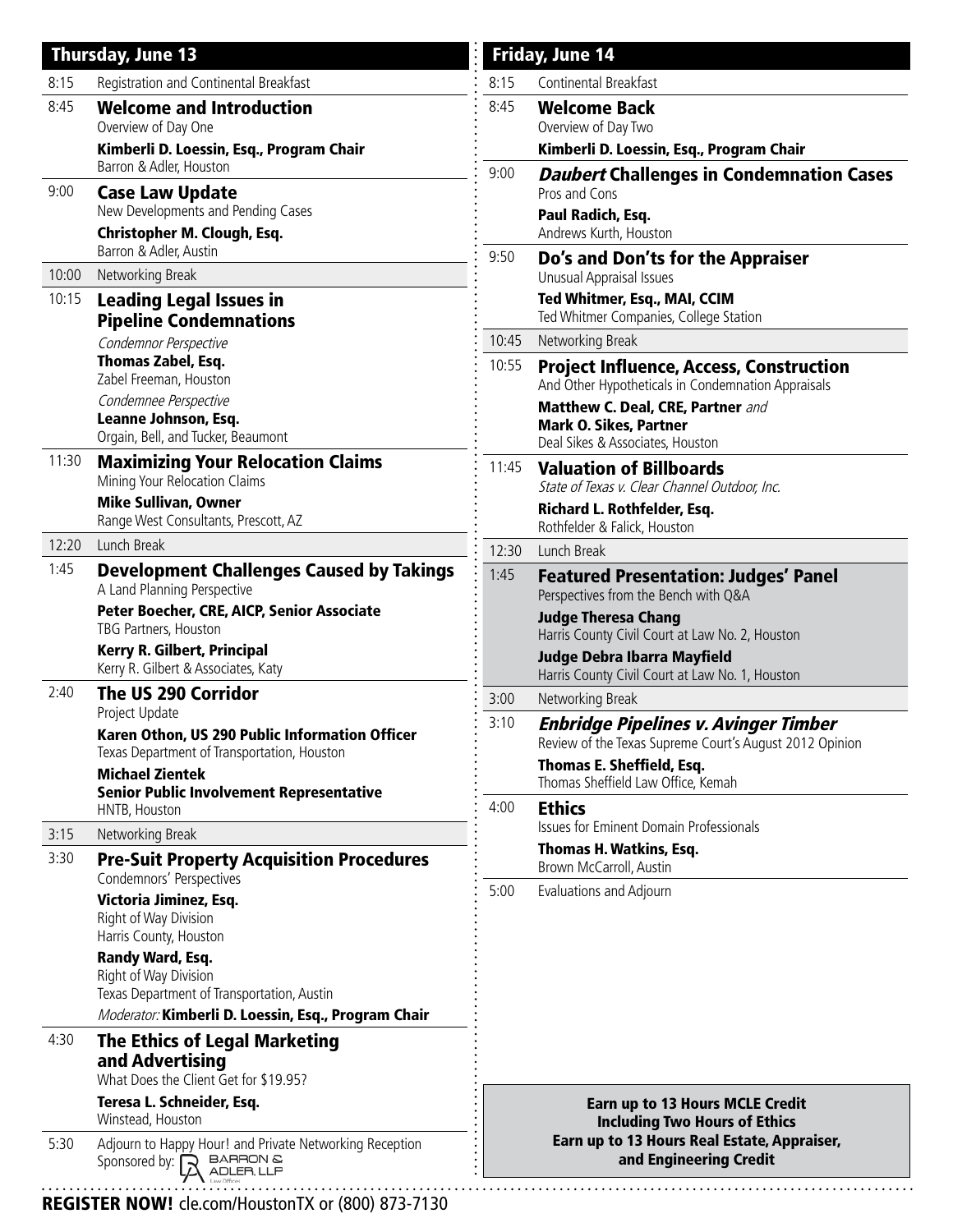#### MEET YOUR DISTINGUISHED FACULTY

#### Program Chair

**Kimberli D. Loessin** is a Partner and Managing Attorney of Barron & Adler's Houston Office. She joined the firm in May 2006 and practices in the fields of eminent domain and land use litigation. She began her legal career as a federal law clerk in the Eastern District of Texas. She then served as in-house counsel for ExxonMobil Corporation, one of the world's largest oil producers, where she was a commercial litigator, and then as a litigator for the firm of Kasowitz, Benson, Torres & Friedman, where her practice was comprised of complex commercial and mass tort litigation. In her current role with Barron & Adler, Kim has narrowed her focus to eminent domain and land use law where she practices in both state and federal courts, including the Court of Federal Claims.

#### Featured Presenters

Judge Theresa Chang Harris County Civil Court at Law No. 2, Houston

Judge Debra Ibarra Mayfield Harris County Civil Court at Law No. 1, Houston

#### **FACULTY**

Peter Boecher, CRE, AICP, Senior Associate TBG Partners, Houston

Christopher M. Clough, Esq. Barron & Adler, Austin

Matthew C. Deal, CRE, Partner Deal Sikes & Associates, Houston

Kerry R. Gilbert, Principal Kerry R. Gilbert & Associates, Katy

Victoria Jiminez, Esq. Right of Way Division Harris County, Houston

Leanne Johnson, Esq. Orgain, Bell, and Tucker, Beaumont

Karen Othon US 290 Public Information Officer Texas Department of Transportation, Houston

Paul Radich, Esq. Andrews Kurth, Houston

Richard L. Rothfelder, Esq. Rothfelder & Falick, Houston

Teresa L. Schneider, Esq. Winstead, Houston

Thomas E. Sheffield, Esq. Thomas Sheffield Law Office, Kemah

Mark O. Sikes, Partner Deal Sikes & Associates, Houston

Mike Sullivan, Owner Range West Consultants, Prescott, AZ

Randy Ward, Esq. Right of Way Division Texas Department of Transportation, Austin

Thomas H. Watkins, Esq. Brown McCarroll, Austin

Ted Whitmer, Esq., MAI, CCIM Ted Whitmer Companies, College Station

Thomas Zabel, Esq. Zabel Freeman, Houston

Michael Zientek Senior Public Involvement Representative HNTB, Houston

CLE INTERNATIONAL Program Attorney:

Michelle Messner, michelle@cle.com

| <b>4 EASY WAYS</b><br><b>FAX</b><br>cle.com/HoustonTX<br><b>TO REGISTER</b>                                                                                                | <b>MAIL</b><br><b>PHONE</b><br>7995 East Prentice Avenue<br>(303) 321-6320<br>(800) 873-7130<br>Suite 200<br>Greenwood Village, CO 80111                                                                                                                                                              |  |  |
|----------------------------------------------------------------------------------------------------------------------------------------------------------------------------|-------------------------------------------------------------------------------------------------------------------------------------------------------------------------------------------------------------------------------------------------------------------------------------------------------|--|--|
| <b>YES!</b> Please register the following:                                                                                                                                 | Tuition – same price as last year!<br>$\Box$ \$795 per person<br>$\Box$ \$695 each for two or more<br>$\Box$ \$695 each for government, 501(c)(3) organizations, full-time judges, law<br>students and paralegals<br>$\Box$ \$595 each for two or more government, 501(c)(3) organizations, full-time |  |  |
|                                                                                                                                                                            |                                                                                                                                                                                                                                                                                                       |  |  |
|                                                                                                                                                                            |                                                                                                                                                                                                                                                                                                       |  |  |
|                                                                                                                                                                            |                                                                                                                                                                                                                                                                                                       |  |  |
|                                                                                                                                                                            | judges, law students and paralegals<br>Course materials available in:                                                                                                                                                                                                                                 |  |  |
|                                                                                                                                                                            | □ CD □ Binder □ Both (Extra cost: \$50/set)                                                                                                                                                                                                                                                           |  |  |
|                                                                                                                                                                            | Home Study - available after the conference                                                                                                                                                                                                                                                           |  |  |
|                                                                                                                                                                            | Audio transcript and course materials<br>$\Box$ \$795 plus \$10 shipping and handling                                                                                                                                                                                                                 |  |  |
|                                                                                                                                                                            | <b>Course Materials Only</b>                                                                                                                                                                                                                                                                          |  |  |
|                                                                                                                                                                            | $\Box$ \$200 plus \$10 shipping and handling                                                                                                                                                                                                                                                          |  |  |
|                                                                                                                                                                            | <b>Payment</b><br>Check payable to CLE International \$ _______________________________ or                                                                                                                                                                                                            |  |  |
|                                                                                                                                                                            | $\Box$ charge my:                                                                                                                                                                                                                                                                                     |  |  |
| <b>Cancellation</b>                                                                                                                                                        |                                                                                                                                                                                                                                                                                                       |  |  |
| Full tuition refunds (less a \$50 administrative charge) will be given only if notice<br>of cancellation is received by 5:00 pm MST on the Friday prior to the Conference. |                                                                                                                                                                                                                                                                                                       |  |  |
| Substitutions may be made at any time.                                                                                                                                     | ©2013 CLE INTERNATIONAL HOUEMD13                                                                                                                                                                                                                                                                      |  |  |

REGISTER NOW! cle.com/HoustonTX or (800) 873-7130